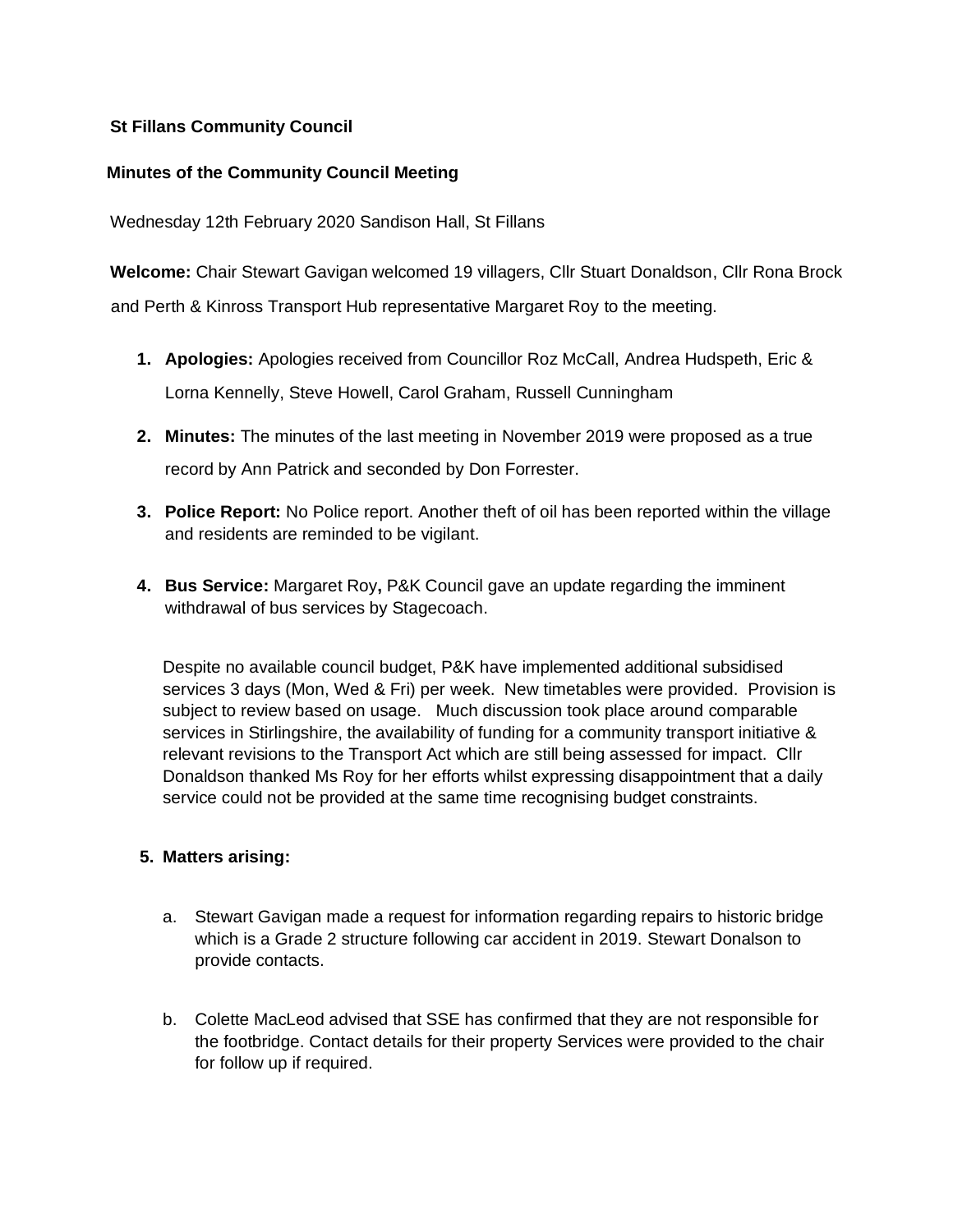- c. Carol Graham and Lorna Kennelly have contacted Bear and requested repairs to potholes.
- d. The issue of speeding through the village was raised. There is no evidence of any police speed checks having been done despite confirmation from the Police that this exercise would take place. Life size police cut-outs which the village have provided on a self-help basis have had some positive impact. There is a meeting in Methven on  $20<sub>th</sub>$  February regarding road safety on the A85 which Stewart Gavigan is going to attend.
- e. Responsibility for gritting of footpaths in icy conditions was questioned. St Fillans should have a P&K Council Level 2 service (as advised by Richard Graham) indicating a same day/next day service from the council. Discussion took place re the ownership and re-filling of grit bins should we need to continue to operate on a selfhelp basis.

#### **6. Planning:**

John Light – Application number 2020/0001/HAE Erection of a single storey extension and alterations for Tigh-na-Craig

- **7. Environment:** Andrea Hudspeth sent apologies and no report was provided.
- **8. Village Working Groups:** General call for working group volunteers was made. Please contact the group lead if you can help.
	- a. **Garden Group**: no report provided
	- b. **Path Group:** Potential to explore a grant from the Gannochy Trust for future works. Majority of the cost for upcoming path work will be covered by Sustrans. Foxknowe to Glen Tarken is in planning subject to funding**.**  Contact with Peter Quinn regarding the potential 'Tay Way' project is still outstanding. Issues identified which relate to footpath maintenance should be raised with Geoff.
	- **c. Still:** Options for Arts funding and Crowdfunding are being considered. Whilst artist is unhappy with proposed siting, he will continue his involvement for ongoing maintenance as needed
	- d. **Festive Committee:** Alison Smylie is welcomed to the group.Ulrika advised that the date for the village Festive Weekend being considered is  $16<sub>th</sub> - 18<sub>th</sub>$  Aug. It was noted that this clashes with the Crieff Highland Games 150th anniversary